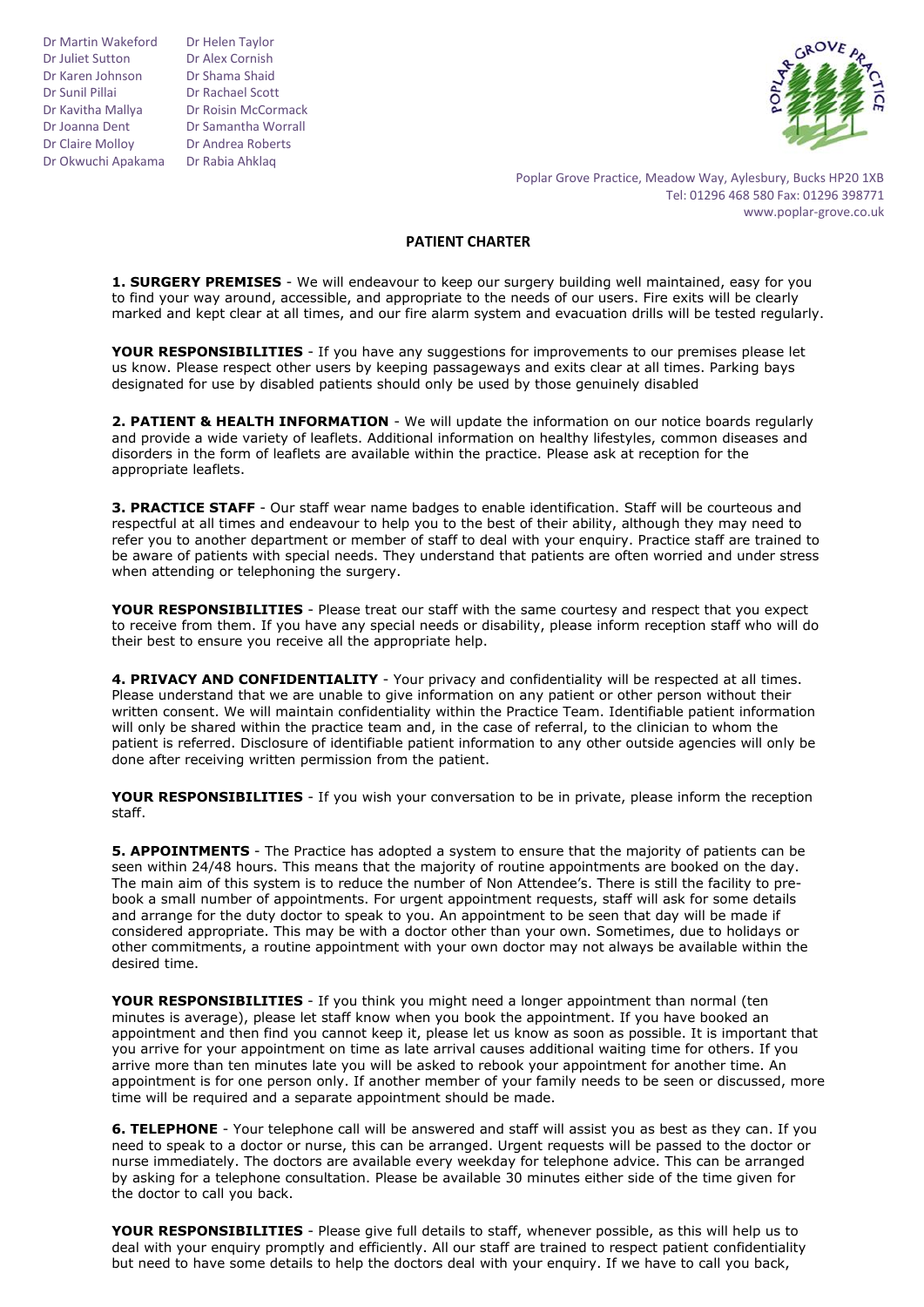please be aware that we cannot always be precise on the times available as other patient appointments may take longer than anticipated.

**7. WAITING TIMES** - Our surgery and clinics will normally start on time. We aim for you to be seen within 20 minutes of your appointment time. We will give you an explanation if we keep you waiting any longer. Unfortunately it is sometimes difficult in general practice to run to time as patients being seen before you may present with unforeseen problems. Patients arriving with an urgent or serious problem will be seen as a priority. When a doctor is called out on an emergency we will inform you and offer the option to book an alternative appointment.

**YOUR RESPONSIBILITIES** - Sometimes your GP may feel that the time you have booked is insufficient to deal with your problem and under those circumstances might ask you to book another appointment for a longer time. This is in the best interests of both yourself and the next patient who is waiting to be seen. If you arrive late for your appointment you will be asked to re-book for another appointment.

**8. PRESCRIPTIONS** - Repeat prescriptions will be available for collection after three working days of your request when the items requested have been authorised by your doctor. Prescriptions can be collected direct from some local pharmacists. Please note that we do not take requests over the phone, except for housebound patients.

**YOUR RESPONSIBILITIES** - Please use the authorised request slip for repeat prescriptions or if you have access to the Internet, via our website at [www.poplar-grove.co.uk.](http://www.poplar-grove.nhs.uk/) You can also e-mail your request to [switchboard.k82038@nhs.net.](mailto:switchboard.k82038@nhs.net) If you have a regular prescription for the same medicine, please order repeat prescriptions in plenty of time. If you are asked to see the doctor before a further supply can be issued, it is important that you follow this advice. Check with your pharmacist if your medicines are cheaper to buy directly from them. Please do not overstock or hoard your medicines. All medicines are expensive and we try as far as possible to avoid wastage. Money saved on our drug budget can be used on other types of patient care.

**9. HOME VISITS** - Requests for home visits from a doctor will be noted immediately after your request has been made and any details you might have regarding the visit will be recorded at the same time. All emergency requests will be passed to the duty doctor immediately.

**YOUR RESPONSIBILITIES** - If you require a home visit from a doctor, please telephone before 10.00am, giving as much detail to the secretary as possible as the doctor will need to arrange and prioritise his/her visits. It is better if you can get to the surgery as there are more facilities for examination and treatment and it allows the doctor to use his/her time most efficiently. If you are expecting a home visit from any other member of our team (e.g. district nurse), please remember that they also need to organise their day. We are happy to visit at home when requested but will not do so as a matter of routine. If you are caring for someone who has regular visits or you have regular visits yourself from any member of our team, please inform us if you or the patient will be going away.

**10. OUT OF HOURS VISITS** - When the Surgery is closed between 6:30pm - 8:00am weekdays and at weekends and bank holidays, there is a duty on call rota which is covered by the out-of-hours service; NHS 111. The doctors on call may ask you to attend the OOH Centre for examination or will visit at home if necessary. Please ensure all your calls for this service are for medical emergencies only. For medical emergencies out of hours only please ring 111.

**YOUR RESPONSIBILITIES** - Doctors on call during the night and at weekends have worked all day, so please use the emergency service for genuine emergencies, which cannot wait until the next surgery.

11. TEST RESULTS - When a test or investigation is undertaken in the surgery, we will ensure that you are told approximately how long it will be before the result will be available to you. A doctor sees all incoming results. After the time you have been told the results will be available, we would ask you to contact the secretary, who will tell you whether the results are normal or if any further action is required. We are not able to give the results of tests to anyone other than the patient, except by prior arrangement.

**YOUR RESPONSIBILITIES** - Please call after 2pm for your results. If you do not understand your result, please ask to make an appointment to speak to or see your doctor.

**12. REFERRALS** - If you have been advised by your GP that you are to be referred to a hospital or other service then that referral will be dealt with promptly. Your GP will offer you a choice of which hospital you wish to be seen at. We aim to have the appropriate referral letter or form despatched within five working days of your appointment for non-urgent referrals, and 24 hours for urgent referrals. You are entitled to have a copy of the referral letter if you so wish.

**YOUR RESPONSIBILITIES** - Please make sure your details of address and telephone number are accurate. If you are referred to hospital and are unable to attend for your appointment or decide to cancel, please let them know as soon as possible so another patient can be seen in your place.

**13. MEDICAL RECORDS** - When you move to a new area or practice, your records are transferred via the Primary Care Support Services at TVPCA Reading. When we receive a request for transfer of records we aim to despatch these within five working days of the request and within 24 hours if the record is required